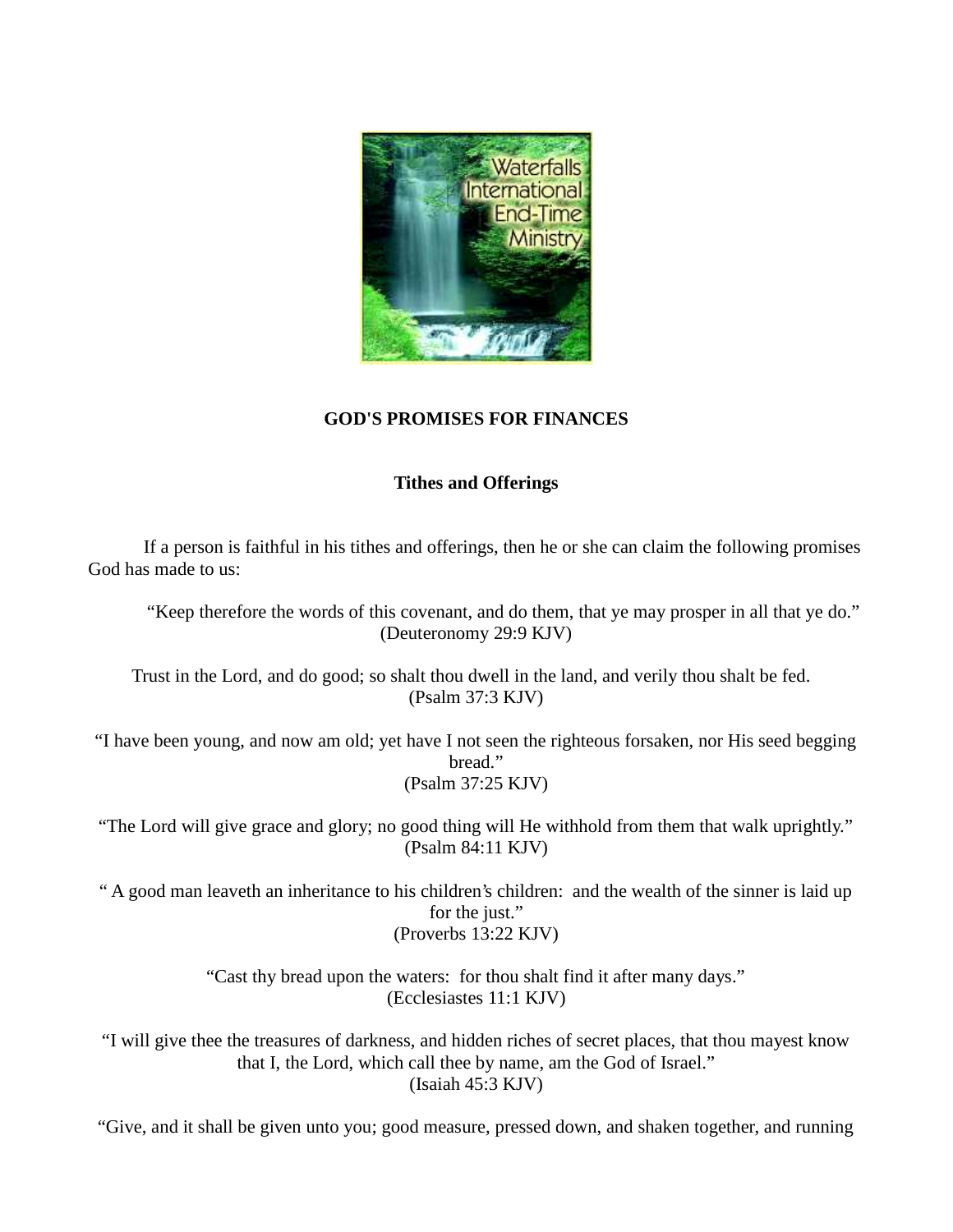over, shall men give into your bosom. For with the same measure that ye mete withal it shall be measured to you again." (Luke 6:38 KJV)

If then God so clothe the grass, which is today in the field, and tomorrow is cast into the oven; how much more will he clothe you? (Luke 12:28 KJV)

"But rather seek ye the kingdom of God; and all these things shall be added unto you." (Luke 12:32 KJV)

"Hitherto have ye asked nothing in my name; ask, and ye shall receive, that your joy may be full." (John 16:24 KJV)

"But my God shall supply all your need according to his riches in glory by Christ Jesus." (Philippians 4:19 KJV)

"Beloved, I wish above all things that thou mayest prosper and be in health, even as thy soul prospereth." (3 John 2)

#### **What You Say Is What You Get**

Freedom from financial worries is assured by God's Word. Below are some words and Scriptures you can recite aloud daily to bring into your life prosperity, provision, and abundance IF you are obedient to God's Word in tithing, generosity, and offerings. In all ways keep your heart pure and holy before the Lord, so He will bring blessings into your life. Trusting God is at the heart of every believer's walk with Him, together with humility. Remember, if your prayers are not being answered or hindered, many times it may be because of some unconfessed sin and from a lack of repentance from that sin. Other times, God may just be saying 'no', or 'maybe', or 'wait'. Also know that God does not always do things as we think He should or as we want Him to. So nevertheless, remain faithful to Him, and trust Him to fulfil His promises to you. He is not a liar and faithful in all ways. So as the saying goes, "God said it. I believe it. That settles it."

Always remember that our words have power, so what you speak out loud can call things into existence, including attacks from Satan if you are not careful. Some things you should never say include the following:

> "Money doesn't grow on trees." "I can't afford it." "I am on a fixed income."

Below are the words you can recite every day, to claim your blessings. Some are just prayers I use for myself, which you may want to pray as well. I will also include a link so you can download them for your personal use. May God prosper and bless you as you seek His best for you.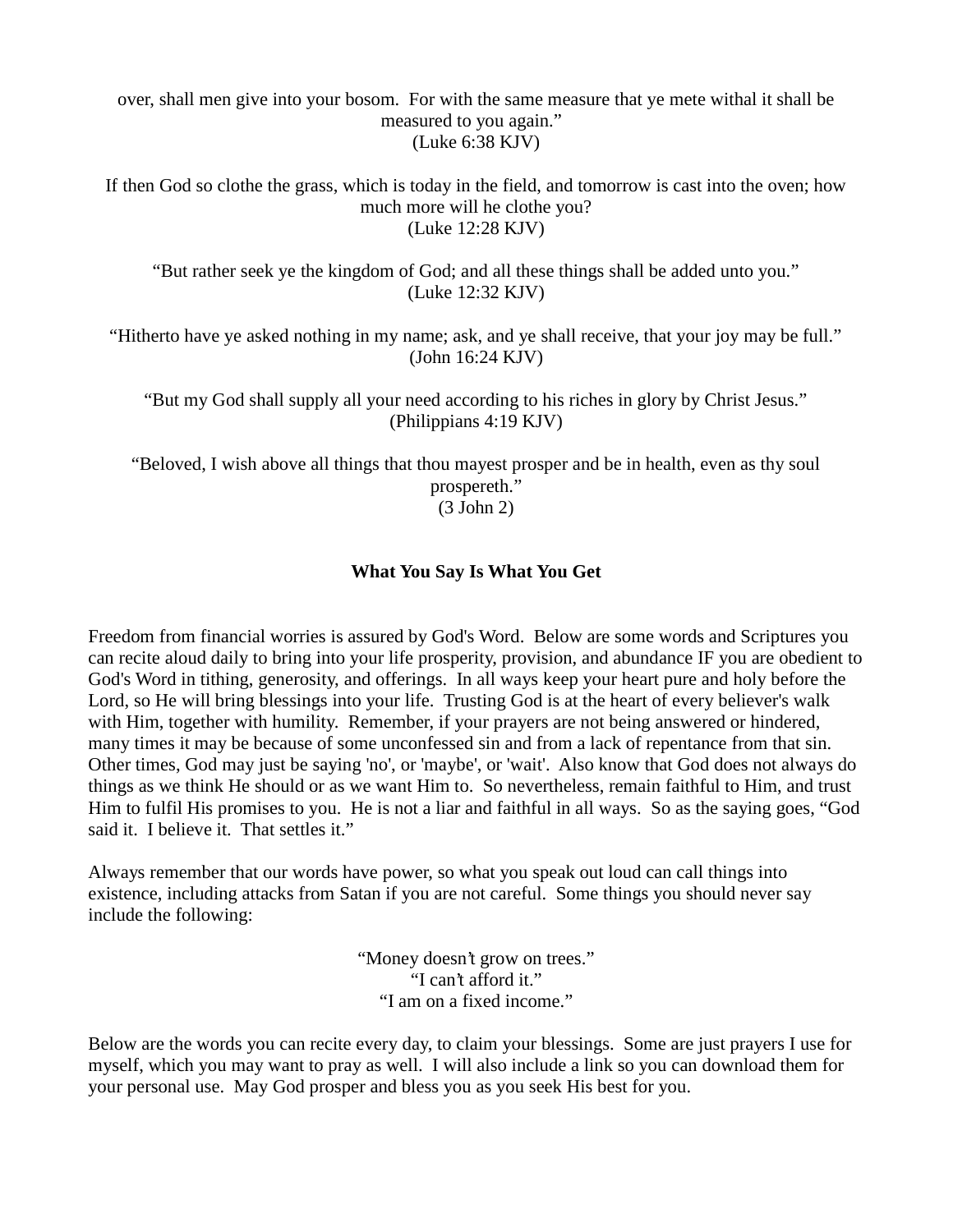### **For Money Owed To You**

Make a list of those people, businesses, or organizations who owe you money. Place the list in front of you, lay your hands upon it, and declare:

"Jesus said that whatever is loosed in Heaven is loosed in Heaven. Therefore, in Jesus' name, I loose the finances that are owed to me. I call this money in so that these accounts are paid, in Jesus' name."

### **Prayer For Provision and Restoration**

"Lord, I ask for Your provision of more than enough and restoration of all money owed to me, so that I will owe no man or woman anything and that I will be forever out of debt. I ask all these things, in Jesus' name, in accordance with Your will. Thank You, Lord."

### **For Timely Payment Of Monthly Bills**

"God supplies all my needs according to His riches in glory by Christ Jesus. God is the Source of my supply, and I have more than enough to pay my bills on time. BE PAID IN FULL, IN JESUS' NAME!"

#### **For Debts**

"[Bills, debts, etc.], listen to me. I'm talking to you. Jesus said that you would obey me. In the name of the Lord Jesus Christ, I command you – I say to you: BE PAID IN FULL...DEMATERIALIZE...DEPART...BE GONE! In Jesus name, you WILL obey me!"

## **To Buy Property Or A Vehicle**

"In Jesus' name, in His authority, by the blood of Jesus Christ of Nazareth, I call those things that be not as though they were. I now call the houses, property, vehicles that fit my needs and desires and will be a blessing to me – I CALL YOU TO ME NOW, IN JESUS' NAME! I declare that God's highest and best is done in this matter, and the angels are now working on my behalf."

#### **To Remove Hindrances**

"God, Your Word says that whatever I bind on Earth is bound in Heaven, and whatever I loose on Earth is loosed in Heaven. Therefore, on the authority of Your Word, I bind and take authority over every force that has set itself against my financial prosperity! I hereby declare all curses against me null,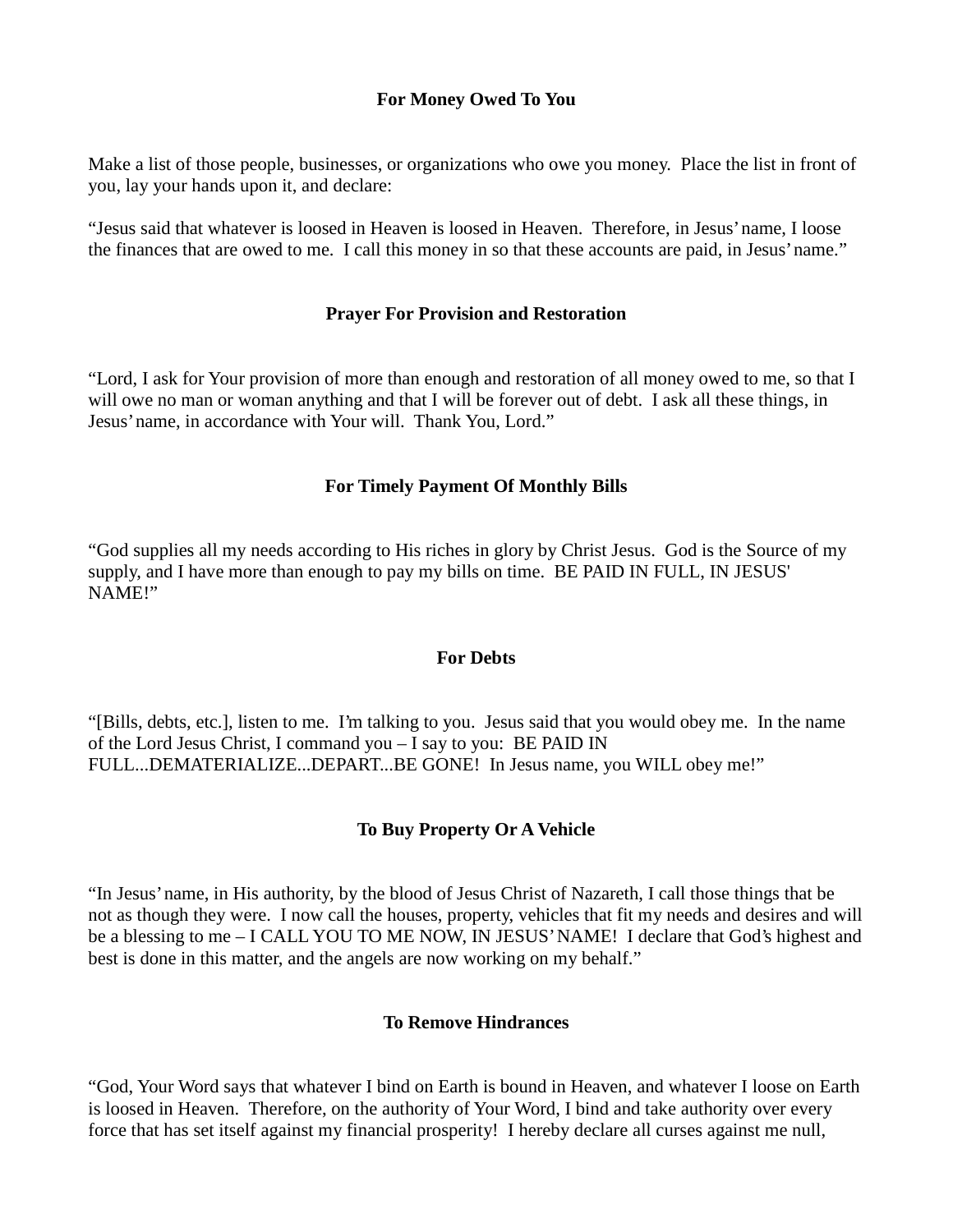void, and harmless, in Jesus' name!

"I am redeemed from the curse of poverty and lack! I am free from oppression! I now loose the abundance of God, and all that rightfully belongs to me now comes under grace in a perfect way. In Jesus' name."

### **Program Your Spirit For Success**

"I am filled with the knowledge of God's will in all wisdom and spiritual understanding. His will is my prosperity. I declare it in Jesus' name!"

Colossians 1:9, Psalm 33

"God delights in my prosperity. He gives me power to get wealth, that He may establish His covenant upon the Earth."

Deuteronomy 8:18

"I immediately respond in faith to the guidance of the Holy Spirit within me. I am always in the right place at the right time because my steps are ordered of the Lord."

Psalm 37:23

"God has given me all things that pertain to life and godliness, and I am well able to possess all that God has provided for me."

Numbers 13:30; 2 Peter 1:3,4

"God is the unfailing, unlimited source of my supply. My financial income now increases as the blessings of the Lord overtakes me."

Deuteronomy 28:2

"As I give, it is given unto me, good measure, pressed down, shaken together, and running over."

Luke 6:38

"I honor the Lord with my substance and the firstfruits of my increase. My barns are filled with plenty,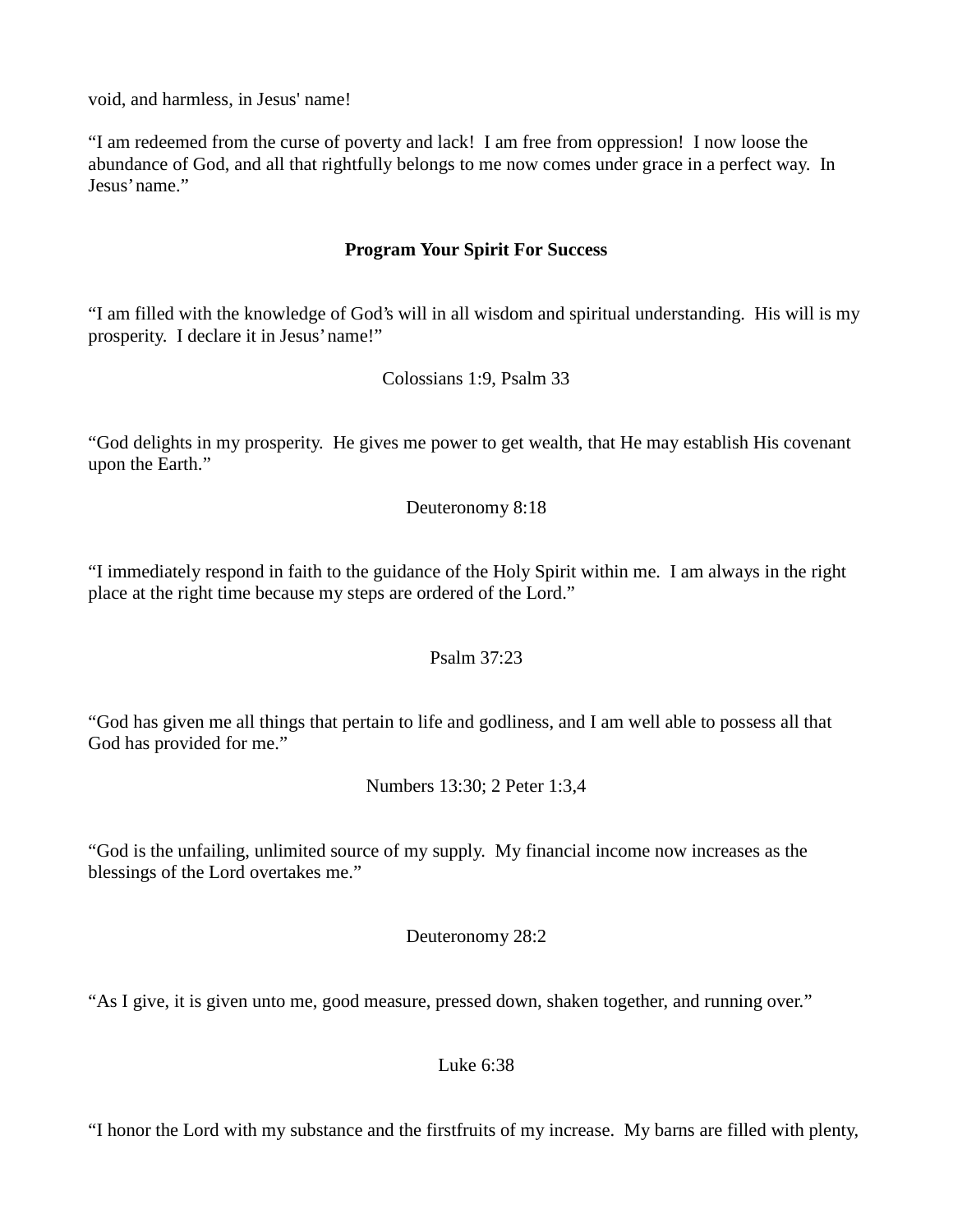and my presses burst forth with new wine."

# Proverbs 3:9-13

"I am like a tree planted by rivers of water. I bring forth fruit in my season. My leaf shall not wither, and whatever I do will prosper. The grace of God even makes my mistakes to prosper."

## Psalms 1:3

"I am blessed in the city, blessed in the field, blessed coming in, and blessed going out. I am blessed in the basket and blessed in the store. My bank accounts, investments, health, and relationships flourish. The blessings of the Lord overtake me in all areas of my life."

## Deuteronomy 28:1-14

"The blessing of the Lord makes truly rich, and He adds no sorrow with it."

## Proverbs 10:22

"My God makes all grace abound toward me in every favor and earthly blessing so that I have all sufficiency for all things and abound to every good work."

# 2 Corinthians 9:8

"The Lord has opened unto me His good treasure and blessed the work of my hands. He has commanded the blessing upon me in my storehouse and all that I undertake."

Deuteronomy 28:8,12

"I delight myself in the Lord, and He gives me the desires of my heart."

Psalms 37:4

"The Lord rebukes the devourer for my sake, and no weapon that is formed against my finances will prosper. All obstacles and hindrances to my financial prosperity are now dissolved."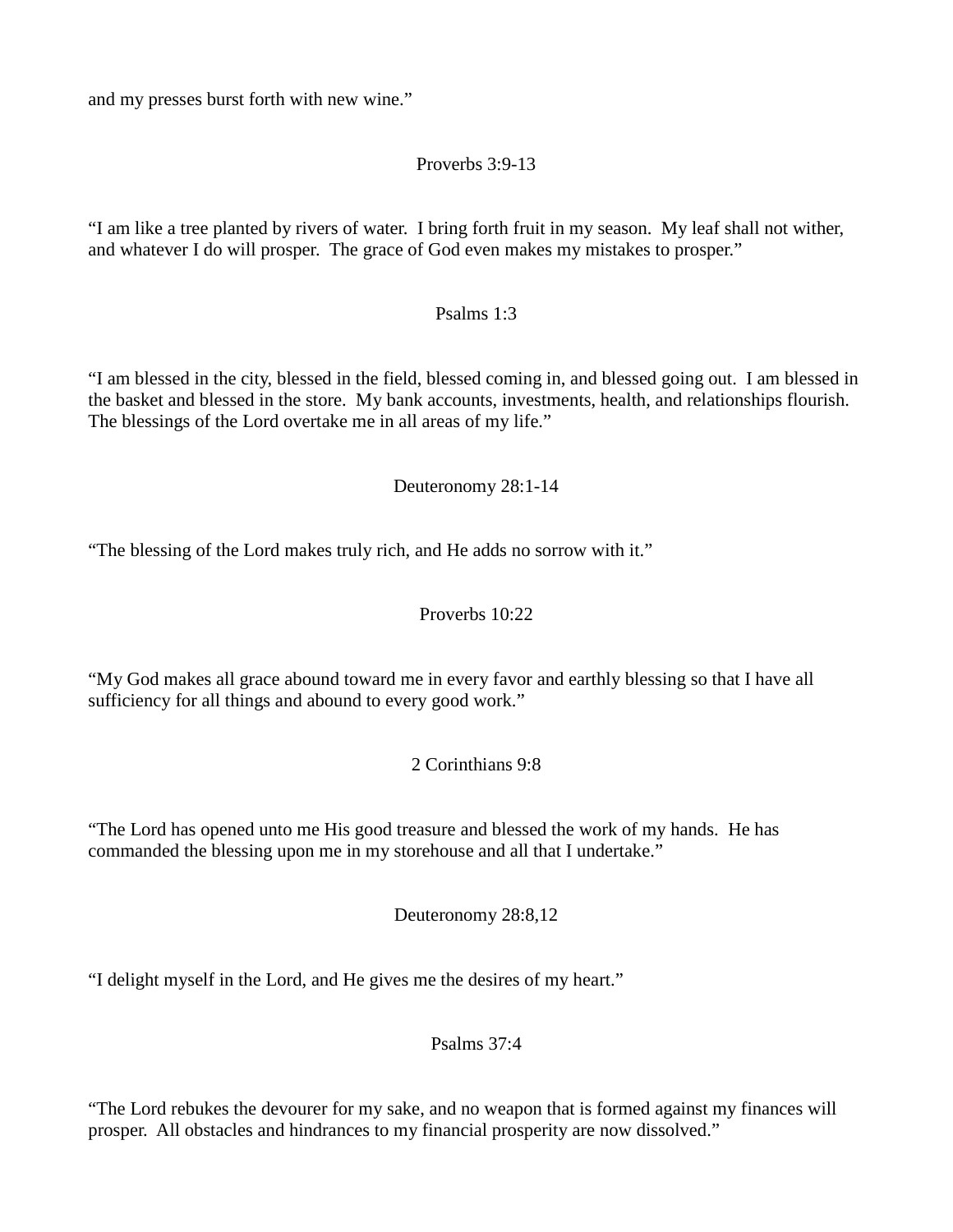### Malachi 3:10-11; Isaiah 54:17

"My mind is renewd by the Word of God; therefore I forbid thoughts of failure and defeat to inhabit my mind."

### Ephesians 4:23

"I am delivered from the power and authority of darkness. I cast down reasonings and imaginations that exalt themselves against the knowledge of God, and I bring every thought into captivity to the obedience of God's Word."

## 2 Corinthians 10:3-5

"I am filled with the wisdom of God, and I am led to make wise and prosperous financial decisions. The Spirit of God guides me into all truth regarding my financial affairs."

### John 16:13; Colossians 1:9

"The Lord causes my thoughts to become agreeable to His will, and so my plans are established and succeed."

## Proverbs 16:3

"There is no lack, for my God supplies all my needs according to His riches in glory by Christ Jesus."

Philippians 4:19

"The Lord is my shepherd, and I do not want. Jesus came that I might have life and have it more abundantly."

Psalms 23:1; John 10:10

"Having received the abundance of grace and gifts of righteousness, I reign as a king in life by Jesus Christ."